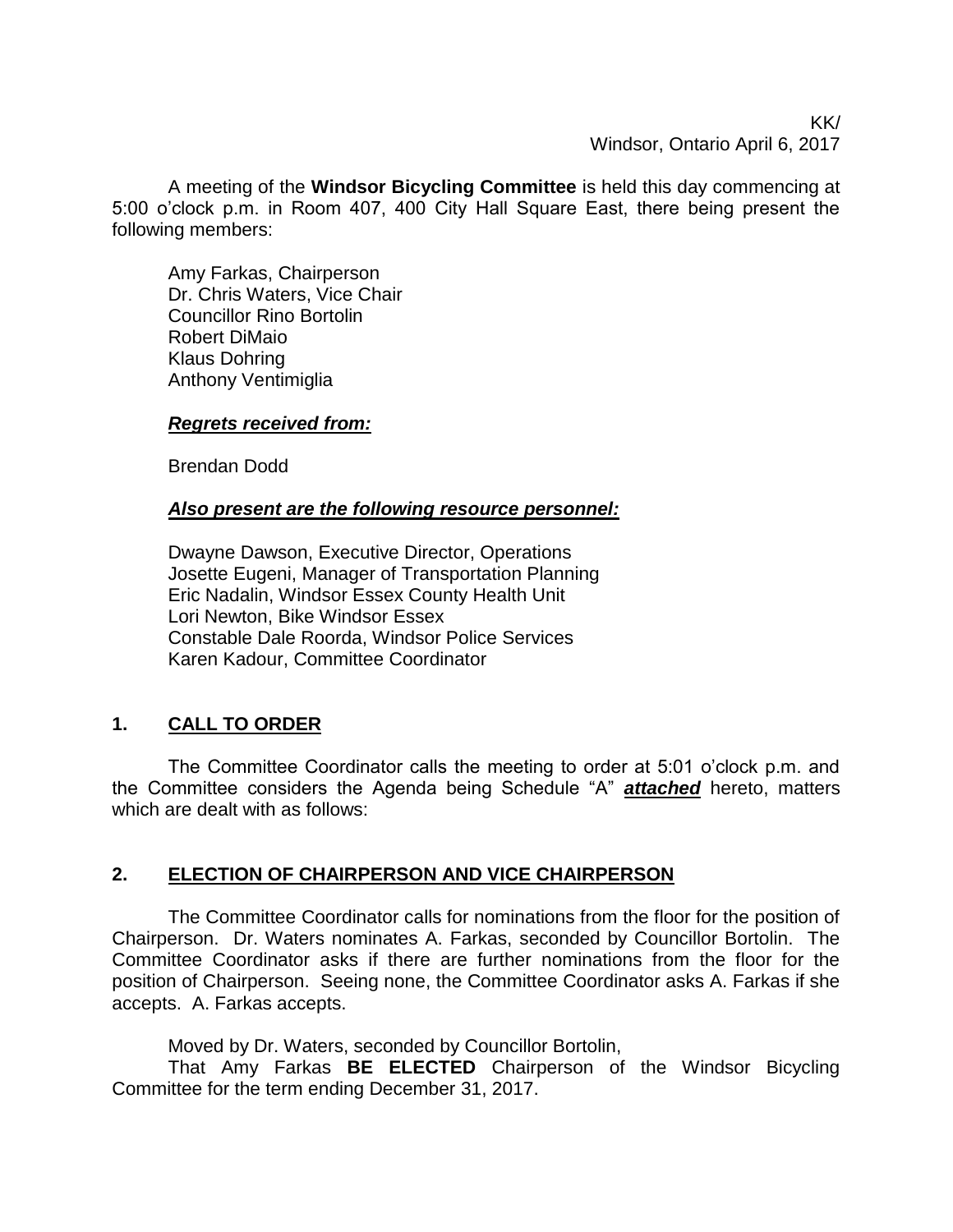Carried.

The Committee Coordinator calls for nominations from the floor for the position of Vice Chairperson. R. DiMaio nominates Dr. Waters, seconded by Councillor Bortolin. The Committee Coordinator asks if there are further nominations from the floor for the position of Vice Chair. Seeing none, the Committee Coordinator asks Dr. Waters if he accepts. Dr. Waters accepts, however, he notes he will be leaving on sabbatical in August 2017.

Moved by R. DiMaio, seconded by Councillor Bortolin,

That Dr. Chris Waters **BE ELECTED** Vice Chair of the Windsor Bicycling Committee for the term ending December 31, 2017.

Carried.

A. Farkas assumes the Chair.

### **3. DECLARATIONS OF CONFLICT**

The Chair discloses an interest on matters relating to Bike Windsor Essex and she is a member on the Board.

#### **4. MINUTES**

Moved by Councillor Bortolin, seconded by K. Dohring,

That the minutes of the Windsor Bicycling Committee of its meeting held February 28, 2017 **BE ADOPTED** as presented.

Carried.

### **5. PRESENTATION**

### **5.1 Can-Bike Program**

L. Newton provides an overview of the Bike Windsor Essex Can-Bike Program as follows:

- The Ride with Confidence course (\$35 for members or \$45 for non-members) is a fun four hour course that will prepare hesitant cyclists to ride safely on the road. The course is designed for cyclists who are comfortable riding on multi-use trails and within quiet urban neighbourhoods who wish to become comfortable riding on the road with motor vehicles.
- The cost to attend an advanced two day session of Can Bike 4 Certification training is \$175. This course is designed for active cyclists who have experience riding on arterial roads with motor vehicles. Limited to six participants.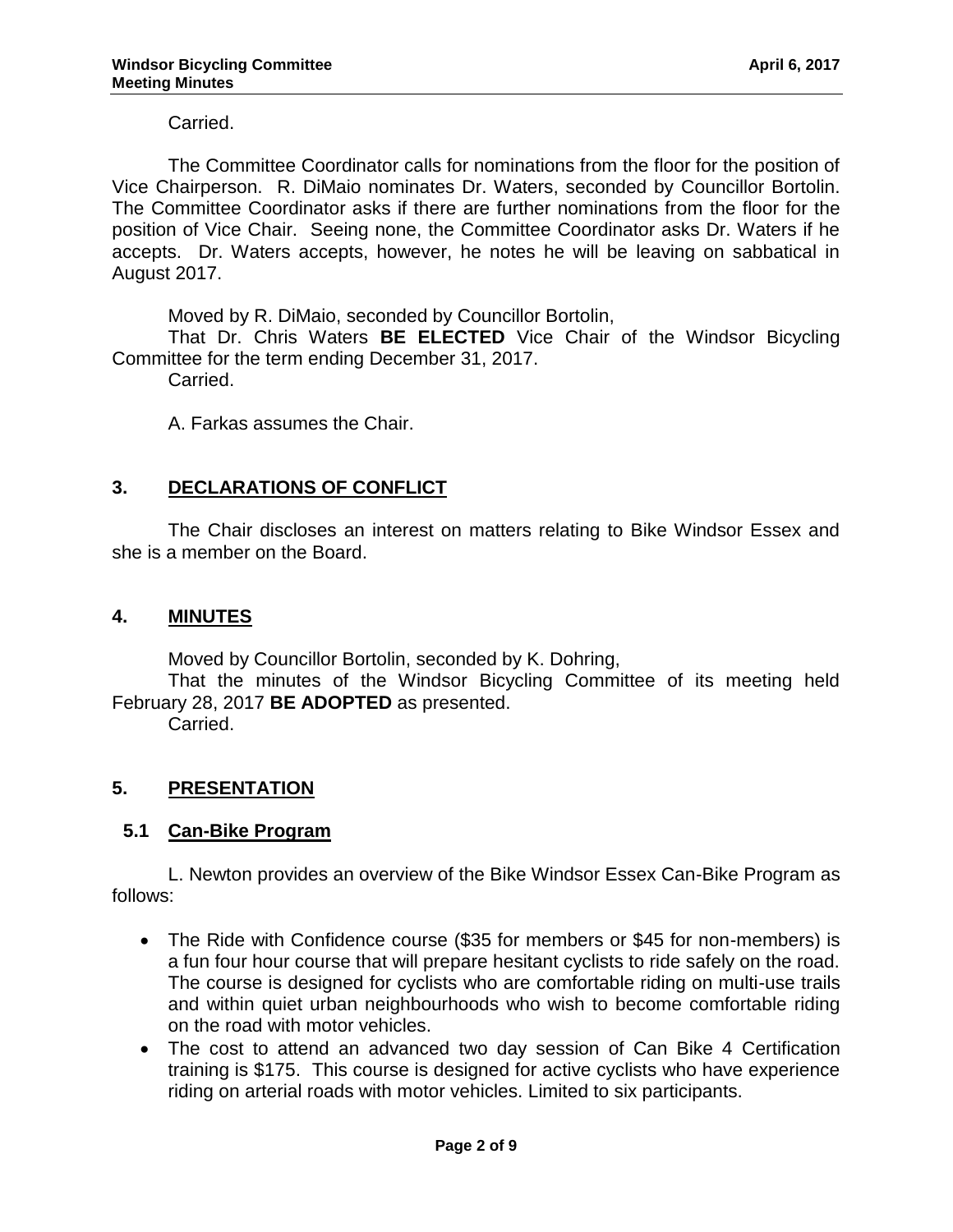- The cost for the Can-Bike instructor training is \$200.
- In 2016, trained 6 individuals in Can-Bike including a police officer, Grade 8 teacher and several individuals from the city and county.
- Three different weekends to be held for Can-Bike 4 instruction.
- Bike mechanics training is also available.
- Bike rodeos will be held.
- An ad providing public awareness of the Can-Bike training will appear in the Activity Guide and the presenter asks for financial assistance from the WBC for the ad.
- Suggestion to involve New Canadians in this initiative.
- Can Bike training should be undertaken by the City.

In terms of the city undertaking Can-Bike training, J. Eugeni responds this is a recreation issue and training in the past was only available in Toronto. She indicates she will identify the proper Recreation Dept. contact for Bike Windsor Essex. (post meeting note – contact information for the Manager of Community Programming, Carolanne Smith was provided to Lori Newton)..

Councillor Bortolin indicates it is not within the purview of the WBC to offer relief to Bike Windsor Essex for the Activity Guide charges.

#### **6. BUSINESS ITEMS**

#### **6.1 2017 Meeting Schedule**

It is generally agreed WBC meetings will be held in May and September 2017.

### **6.2 Policy for Bicycle Parking on Public Property**

Councillor Bortolin provides the following comments relating to the policy for bicycle parking on public property:

- The general perspective is the policy puts the onus on the business owner to purchase the bicycle racks as it is viewed as "furniture" similar to streetscaping furniture. Should be viewed as "transportation infrastructure".
- Individual business owners do not pay for parking meters, painting parking lines or for sidewalks. These items are provided through the global budget.
- There is verbiage in the Bicycle Use Master Plan that indicates it is the City's responsibility to be proactive in providing parking across the city.
- The issue is to encourage cycling, active transportation without having the burden of charging the business owner for bicycle parking on the city property in front of their business.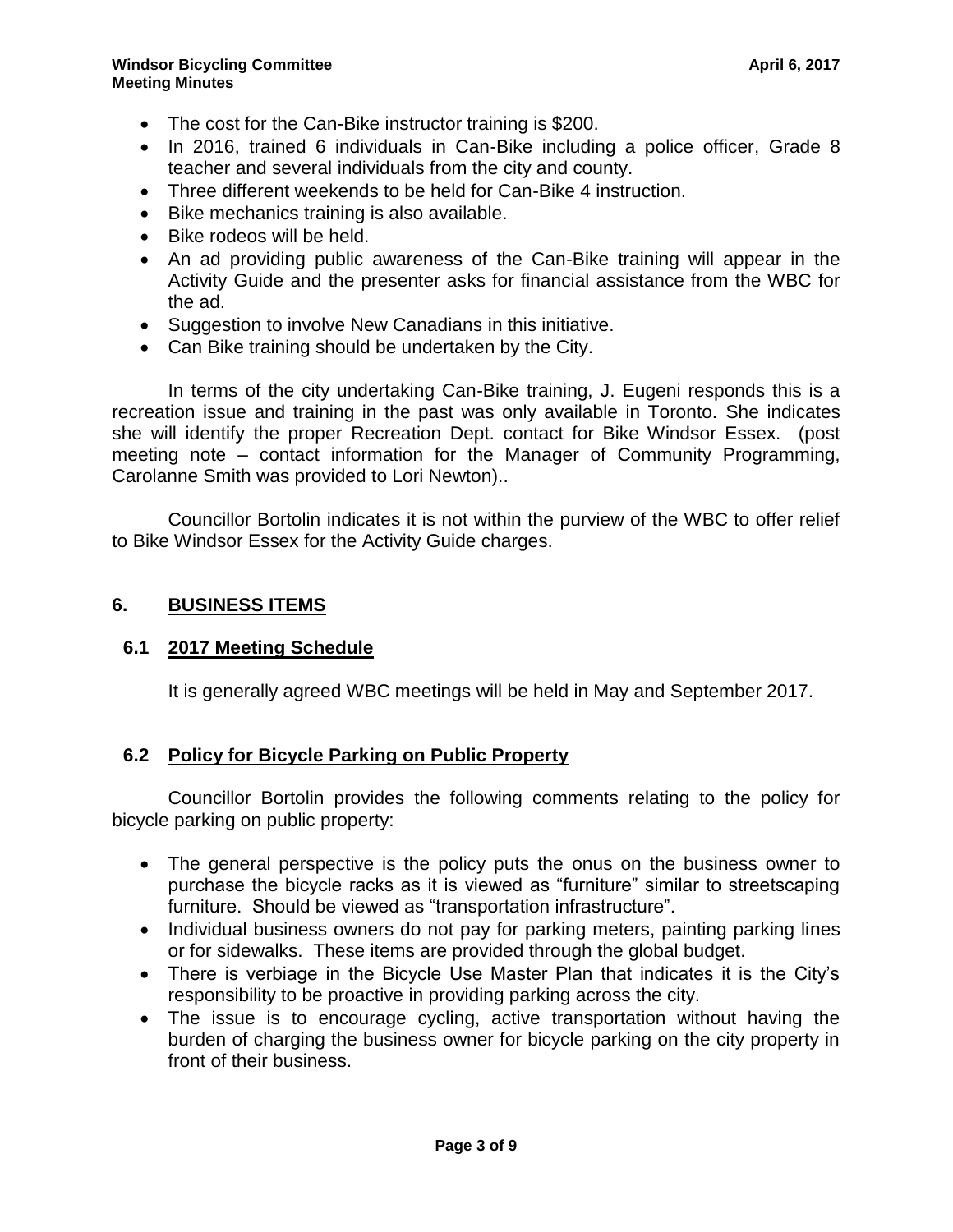D. Dawson adds in terms of parking, revenue is generated from the lots, meters and garages.

Dr. C. Waters provides the following suggestions:

- Be proactive and have a coherent approach to bike parking;
- Look at best practices of comparable municipalities
- Think about innovative bicycle parking infrastructure

Dr. C. Waters further indicates the BUMP suggests Council provide \$10,000 a year for bicycle parking. In terms of how the city can be proactive, he recommends the city allocate a portion of funds annually for bike parking and, where the bicycle parking is located be based on an evidenced based manner in consultation with local businesses.

Moved by Dr. C. Waters, seconded by Councillor Bortolin,

That a proactive approach to bicycle parking **BE ADOPTED** in accordance with the Bicycle Use Master Plan (BUMP) Recommendation 21 in light of best practices with comparable municipalities and, that dedicated funding **BE PROVIDED** annually for bicycle parking infrastructure.

Carried.

Recommendation #21 of the Bicycle Use Master Plan (BUMP) 2001 is as follows:

*21. Increase the amount and quality of bicycle parking facilities by:*

- proactively installing short and long-term bicycle parking in the public right-of*way;*
- *promoting commuter cycling to the University of Windsor, St. Clair College, plus secondary and elementary schools, and assist these institutions in the purchasing and citing of bicycle parking;*
- *developing partnerships with businesses to sponsor the installation of bicycle parking facilities;*
- *fund, on an annual basis, a post-and-ring (or similar) bicycle parking program to provide facilities in areas where there is an identified demand;*
- *adopting the bicycle parking location guidelines described in the BUMP;*
- *actively encouraging innovative bicycle parking facility designs, such as covered bicycle sheds in existing motor vehicle parking spaces; and working with community cycling associations to create permanent relationships for the provision of temporary, long-term bicycle parking at special events*

The Chair indicates posts can be put out to Face Book to determine the locations of future bicycle parking.

It is generally agreed the WBC is requesting the city provide funding for bicycle parking, installation and maintenance.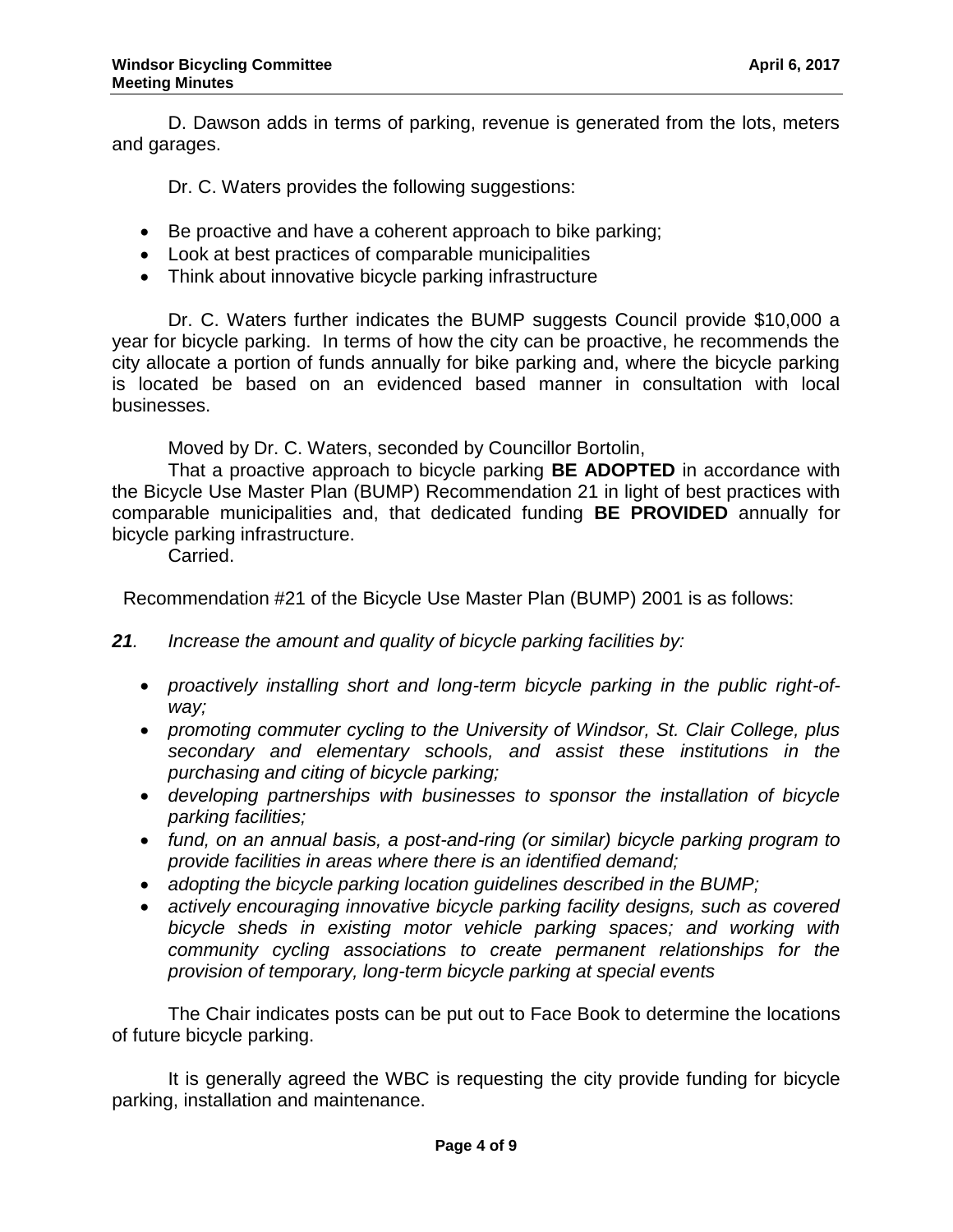# **6.3 Windsor LOOP – Closing the Gap between St. Rose Avenue and George Avenue**

D. Dawson and J. Eugeni provide the following comments/options relating to closing the gap between St. Rose Avenue and George Avenue:

- Requesting feedback from the WBC relating to alternatives and options for closing the gap.
- Currently, there are cycling facilities on Wyandotte up to George Avenue so the gap is between George and the Clairview Trail.
- This section passes through two BIA's and based on available pavement width reviewed a few options within the roadway.
- In the past, a study was undertaken on Riverside Drive that had identified Wyandotte Street being basically enhanced for capacity so that you would draw the traffic away from Riverside Drive and that it would function as a scenic drive. Riverside Drive being a parallel route with designation as a scenic drive emphasized future studies on Wyandotte Street to enhance its capacity.
- With the available pavement width, there would be alternatives such as removing the parking as the parking is not continuous throughout the entire stretch so there would be sharrows.
- Other concepts that were considered includes reducing the number of thru travel lanes, however, that contradicts suggestions noted in the Riverside Environmental Assessment and would result in failed levels of service for that roadway if a lane in each direction was removed.
- Another alternative would be to divert the cyclists over to Riverside Drive for a short section in an attempt to connect the two BIA's with cycling infrastructure using some cycling on Riverside Drive and reducing the amount of sharrows that would be experienced and impacting parking.
- Another option included waiting for the Riverside Drive East Improvement Project; however, this section has not been included in the current 5 year Capital Budget.
- Another suggestion included optimizing existing cycling infrastructure to create an alternate route not on Wyandotte Street itself, but the route would take one from the cycling infrastructure on George, down George Avenue, along Seminole at Pillette, South National, up Jefferson and would connect one to the cycling infrastructure on Edgar and from Edgar to Edward Avenue to the Clairview Trail head and would close the gap. So it would result in some out of the way travel, but it provides a near interim solution that would still be in place.
- It is a permanent route that adds to the network so instead of being that direct connection, would provide a little more circuitous route using permanent infrastructure.
- In speaking with the BIA's, they were vehemently opposed to the removal of parking on Wyandotte. They suggested a single lane much like Walkerville that would slow the traffic and provide more awareness of the BIA's. This was considered but the number of vehicles travelling that section is much different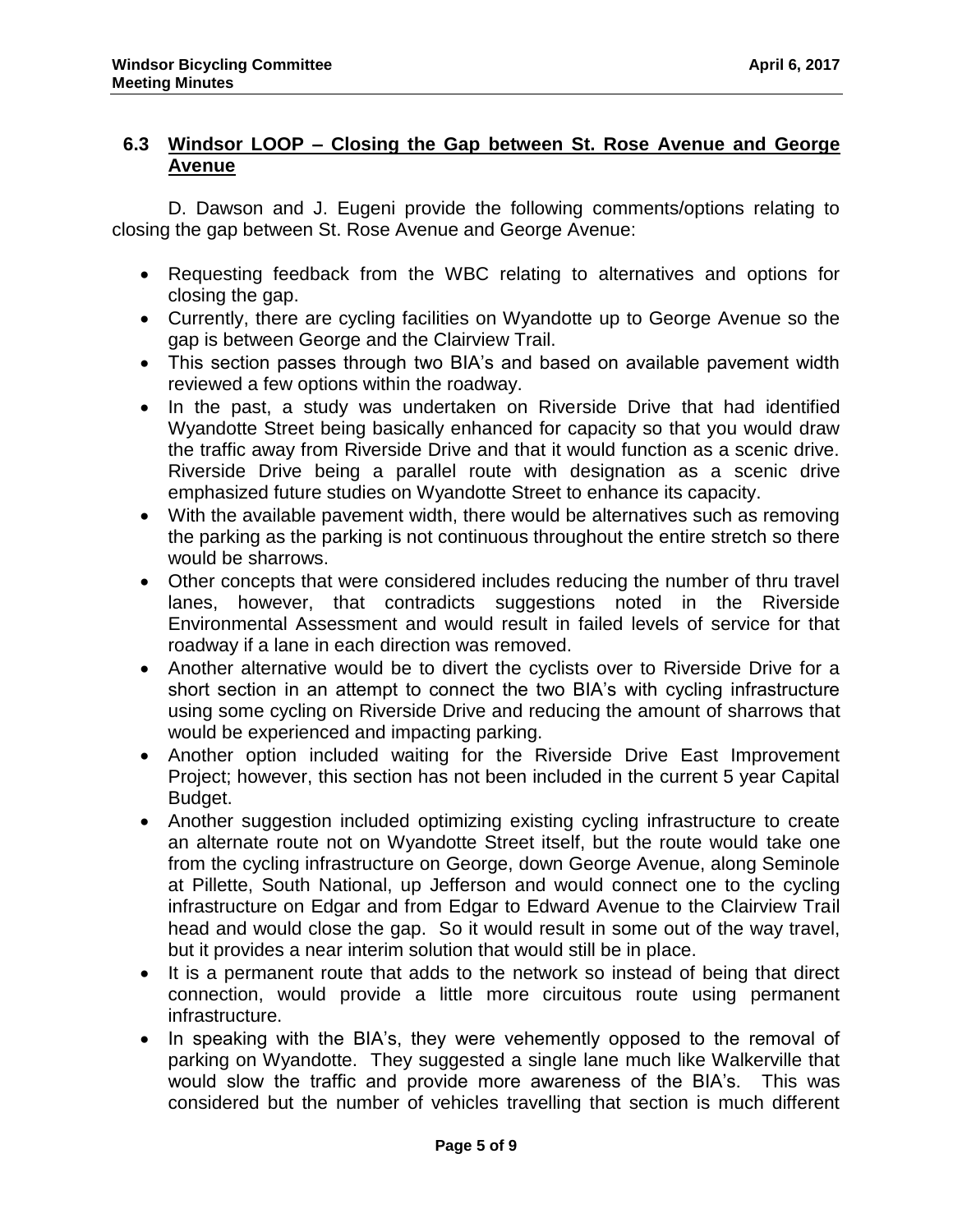than the traffic in Walkerville based on the count. It was not desirable to pit cycling infrastructure against parking; physical change to the roadways would likely be needed.

- Are generally requesting feedback from the WBC on an interim solution and support for a future study.
- The recommended route does not physically take cyclists into the BIA's  $-$  it closes the gap.

D. Dawson states it was suggested to the BIA's to build off-street parking lots which were not supported as it is imperative to preserve the on-street parking. Councillor Bortolin adds this would be a win-win for the BIA's as they would have offstreet parking along with bicycle lanes passing through the BIA's.

Dr. C. Waters advises in terms of leisure cyclists, they would be happy to detour to Riverside Drive but will still have cyclists on both Riverside and Wyandotte. It would not be serving the needs of the WBC if a recommendation to have dedicated cycling facilities on a major street going through the two BIA's were not proposed. He adds the question is what kind of cycling facilities do we want to recommend. The alternatives are a bike lane, or a complete streets-type rethink of the roads. J. Eugeni adds that this is the study that is being recommended.

In response to a question asked by Councillor Bortolin regarding if the Environmental Assessment for Wyandotte is forthcoming, D. Dawson responds this is what was recommended in the VISTA – to do a further study of Wyandotte and to make recommendations for improvement so that it is a corridor to carry the traffic. He adds there is no funding for the study at this time, however this matter will be brought to the 2018 Capital Budget.

L. Newton asks what type of cycling infrastructure will be available for the diversion from Wyandotte to Riverside Drive. D. Dawson responds there will be a combination of signed routes, bike lanes and multi-use trails.

Moved by Dr. C. Waters, seconded by K. Dohring,

That City Council **BE REQUESTED** to consider the following recommendations relating to the Windsor LOOP and closing of the gap between St. Rose Avenue and George Avenue:

- That in light of the needs of commuter and other cyclists, to have a thorough and direct route through this important corridor of the city; and
- That on-street bicycle facilities be developed, ideally, on-street bicycle lanes but failing that, that complete streets facilities be put in place to ensure a safe travel route for cyclists. Carried.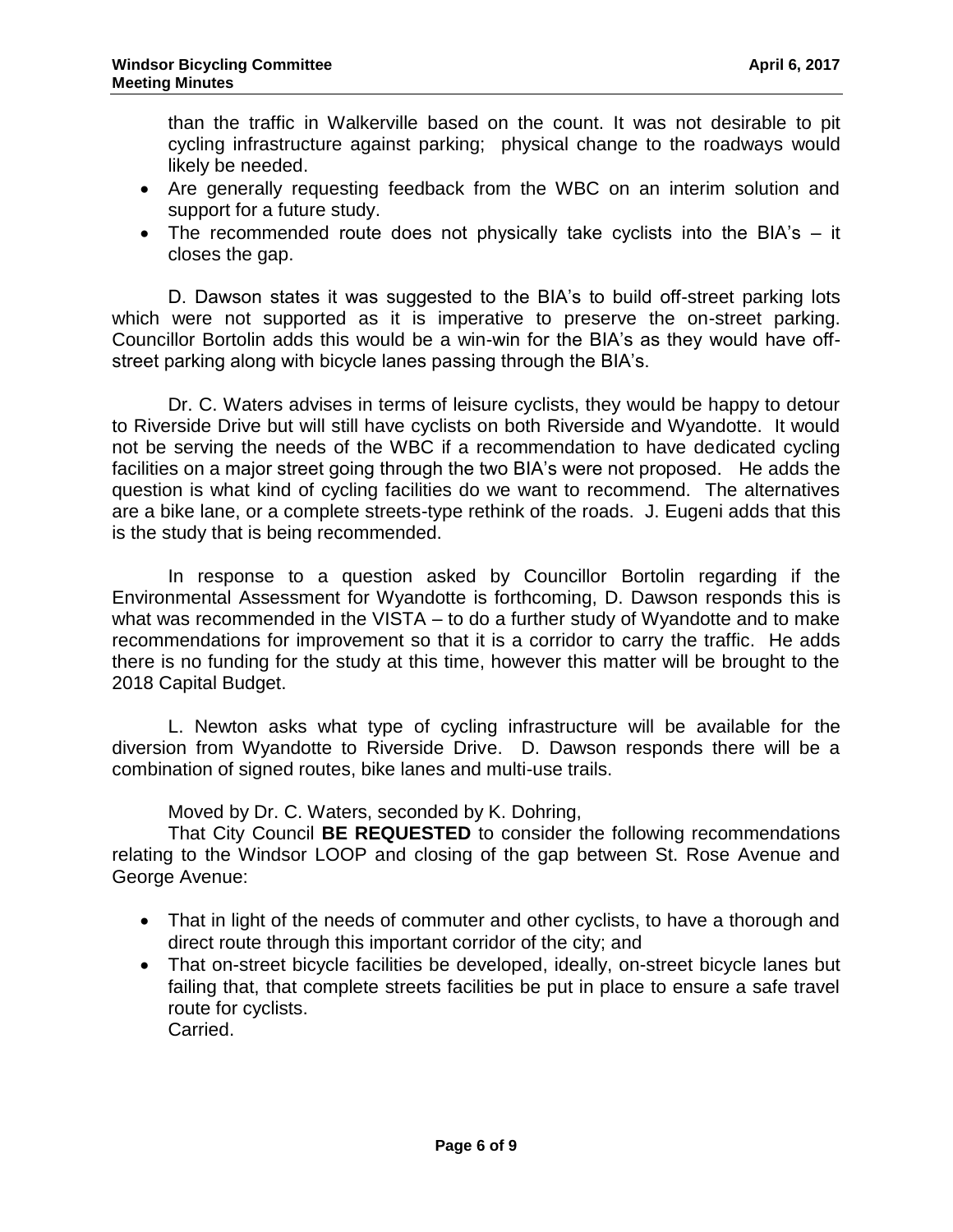### **6.4 Bike Safety Enforcement**

A. Ventimiglia indicates the Bike Safety Enforcement subcommittee will meet following this meeting. The subcommittee will report back at the next meeting.

The Chair requests a timeline for a Bike Safety Enforcement week or month.

Constable Dale Roorda suggests focusing on Bike Safety enforcement for a week. There would be a targeted group of officers from the Traffic Branch who would be cognizant of educating motorists regarding charges for not abiding by the one metre rule legislation, tinted windows and providing warnings. He adds Windsor Police Services receive 100,000 calls a year and approximately 2.5 million calls at the Call Centre.

It is suggested to hold the Bike Safety Enforcement Week in June to coincide with Bike to Work month which is also held in June.

## **6.5 CTV PSA Spring Campaign**

The Chair states Share the Road has given permission to the WBC to utilize their Public Service Announcement. The cost of 29 ads on CTV is approximately \$909. She suggests a slide be added to the end of the PSA that speaks to the one metre rule and that the ad is brought to you by the Windsor Bicycling Committee.

Moved by Councillor Bortolin, seconded by A. Ventimiglia,

That **APPROVAL BE GIVEN** to an expenditure in the upset amount of \$1,100 for the CTV Public Service Announcement Campaign to provide public awareness of cycling issues.

Carried.

### **6.6 Bike to Work 2017**

The following volunteer to sit on the Bike to Work 2017 Subcommittee  $-$  A. Ventimiglia, Dr. Waters, L. Newton and A. Farkas. It is generally agreed the Bike to Work event will be held on May 29, 2017.

Moved by Dr C. Waters, seconded by A. Ventimiglia,

That **APPROVAL BE GIVEN** to an expenditure in the upset amount of \$500 for costs associated with the 2017 Bike to Work event to be held May 29, 2017.

Carried.

The Chair will contact CBC to determine if the event can be held on their site.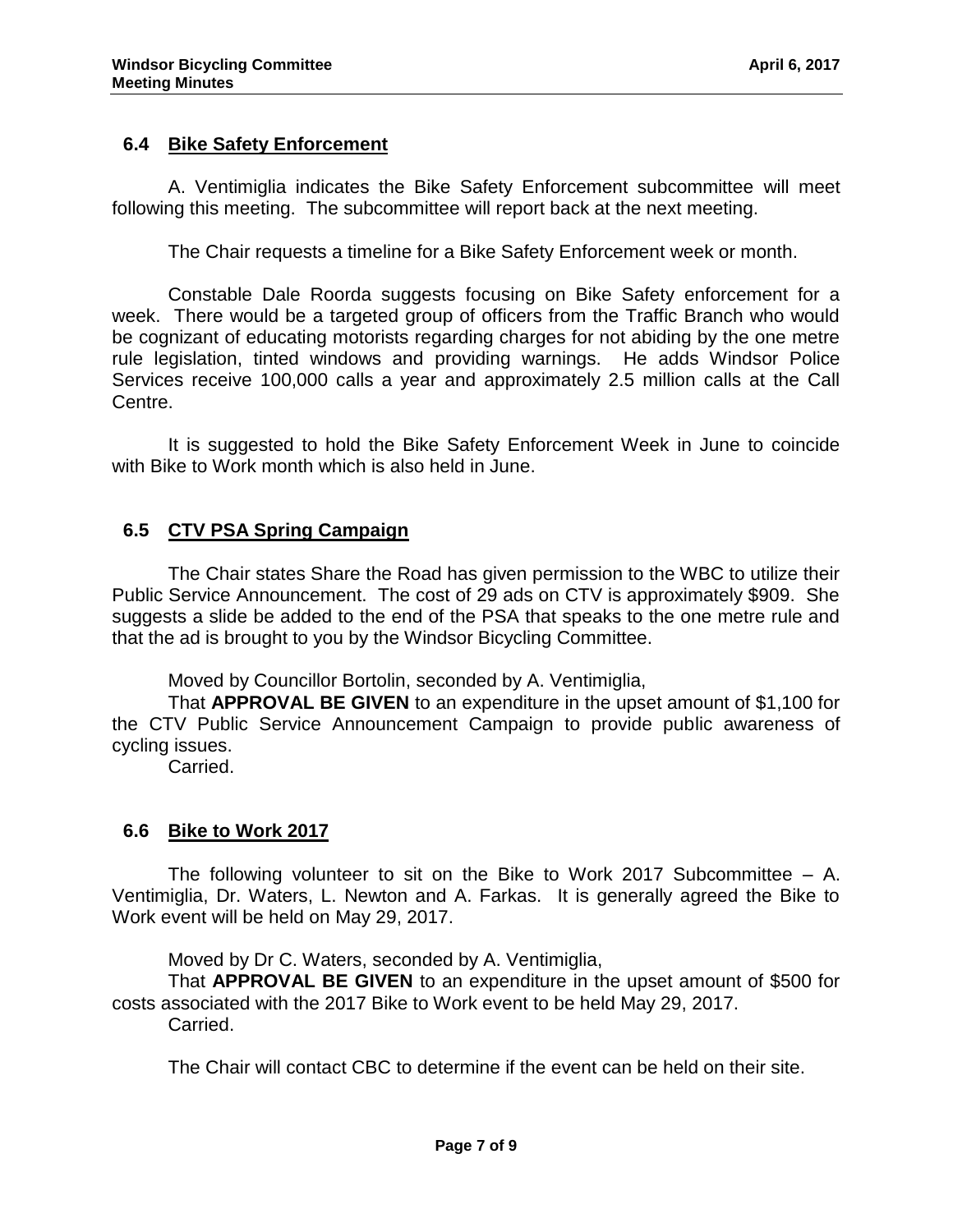### **6.7 Cycling Infrastructure Projects & Spending**

Discussion ensues regarding the 6 recommendations put forth by Jennifer Escott at the WBC meeting held February 28, 2017 entitled "Cycling Infrastructure Spending 2017". Essentially, the WBC is requesting approval of the recommendations and for City Council to reconsider Council Resolutions (CR) 627/2016 and 628/2016.

*Clerk's Note:*. As prescribed in the Procedure By-law 98-2011, a motion to reconsider requires a majority vote of Council, regardless of the vote necessary to adopt the motion to be reconsidered. An advisory committee of Council cannot ask for reconsideration.

### **6.8 2017 WBC Budget & Direction**

Moved by Councillor Bortolin, seconded by R. DiMaio,

That **APPROVAL BE GIVEN** to an expenditure in the upset amount of \$50. for the procurement of a table at the Earth Day event to be held April 23, 2017 at Malden Park.

Carried.

Dr. C. Waters advises the Bike to Fireworks event has been very successful in the past. A discussion regarding volunteers for the event will be discussed at the next meeting.

Councillor Bortolin requests members come back with initiatives for the remaining WBC 2017 operating budget.

D. Dawson advises he will provide the names of the members sitting on the Bike Share Committee.

### **7. NEW BUSINESS**

None.

### **8. DATE OF NEXT MEETING**

The next meeting will be held at the call of the Chair.

### **9. ADJOURNMENT**

There being no further business, the meeting is adjourned at 7:10 o'clock p.m.